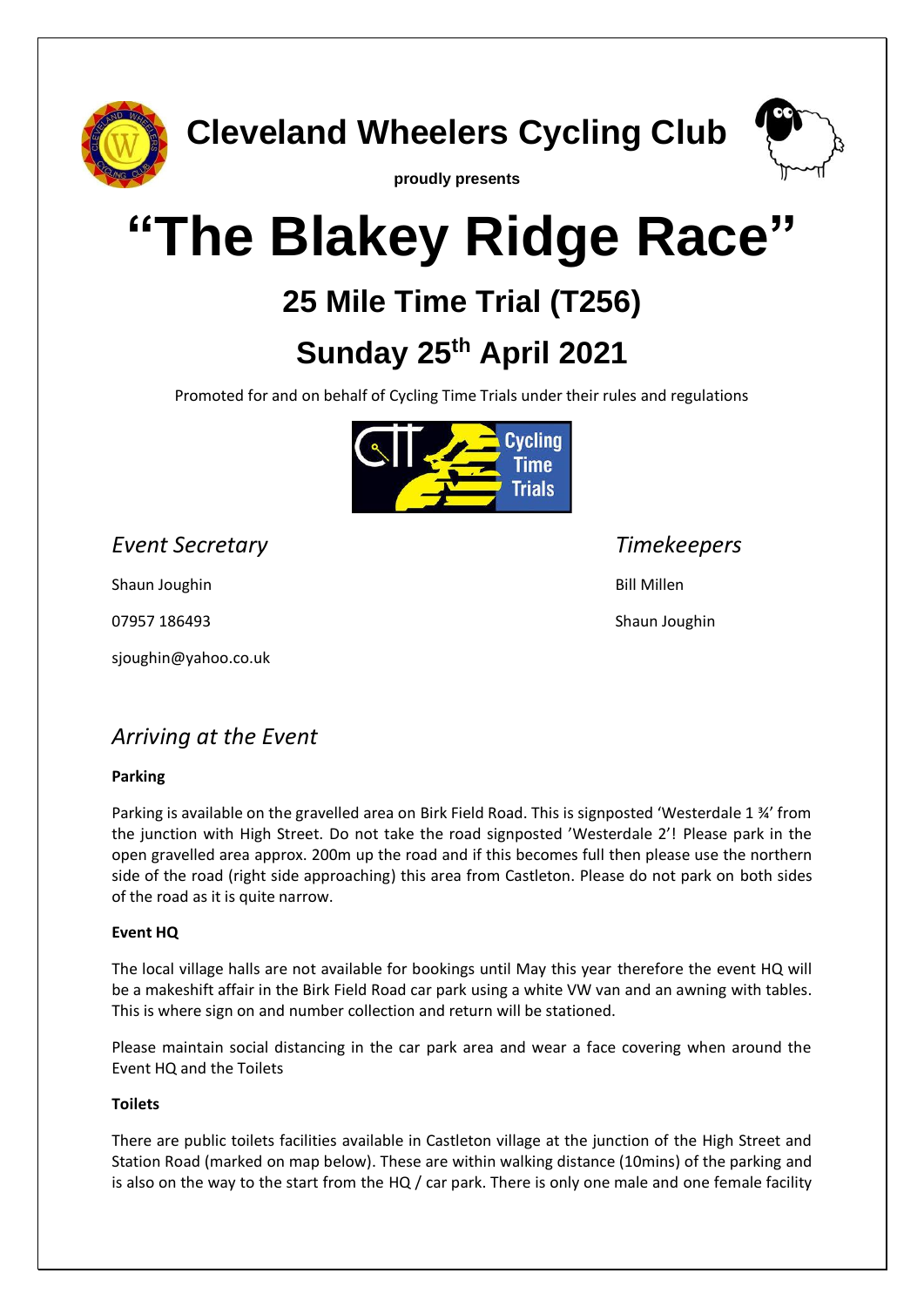so please do not use the toilets for changing. Additional 'supplies' will be provided in the toilets and please be respectful to your fellow competitors! Please do not park outside the toilets as this is a congested location. Marshals will be present on the junction.



Having Trouble with locations? - What3Words can help!

| Parking: necklaces.tunes.gives  | Magic Mile: lends.carriage.reply |
|---------------------------------|----------------------------------|
| Toilets: puffed.dumps.perplexed | Turn: chainsaw.friend.fault      |
| Start: fellow.just.tiredness    | Finish: marine.replying.tooth    |

No vehicles, except those of the timekeeper(s) and other event officials, shall be parked in the vicinity of the start and finish points. There is a sufficient parking at the event HQ. Please do not park in Castleton village.

**Warming Up** - No U-turns within sight of the start line. The road between the start and Danby provides plenty of opportunties for warming up. There are also a number of hills from the junction of Birk Hall Lane and the Blakey Road. Please do not use turbo trainers within 100m of inhabited properties.

**Race Numbers and signing on sheet** will be at the event HQ. When signing on, if applicable, please tick the required column to indicate that you are to compete on a road bike. Please pin numbers on as low as possible to assist timekeepers and number catchers in identifying you. If you could shout your number as you pass the Castleton cattlegrid it would be much appreciated.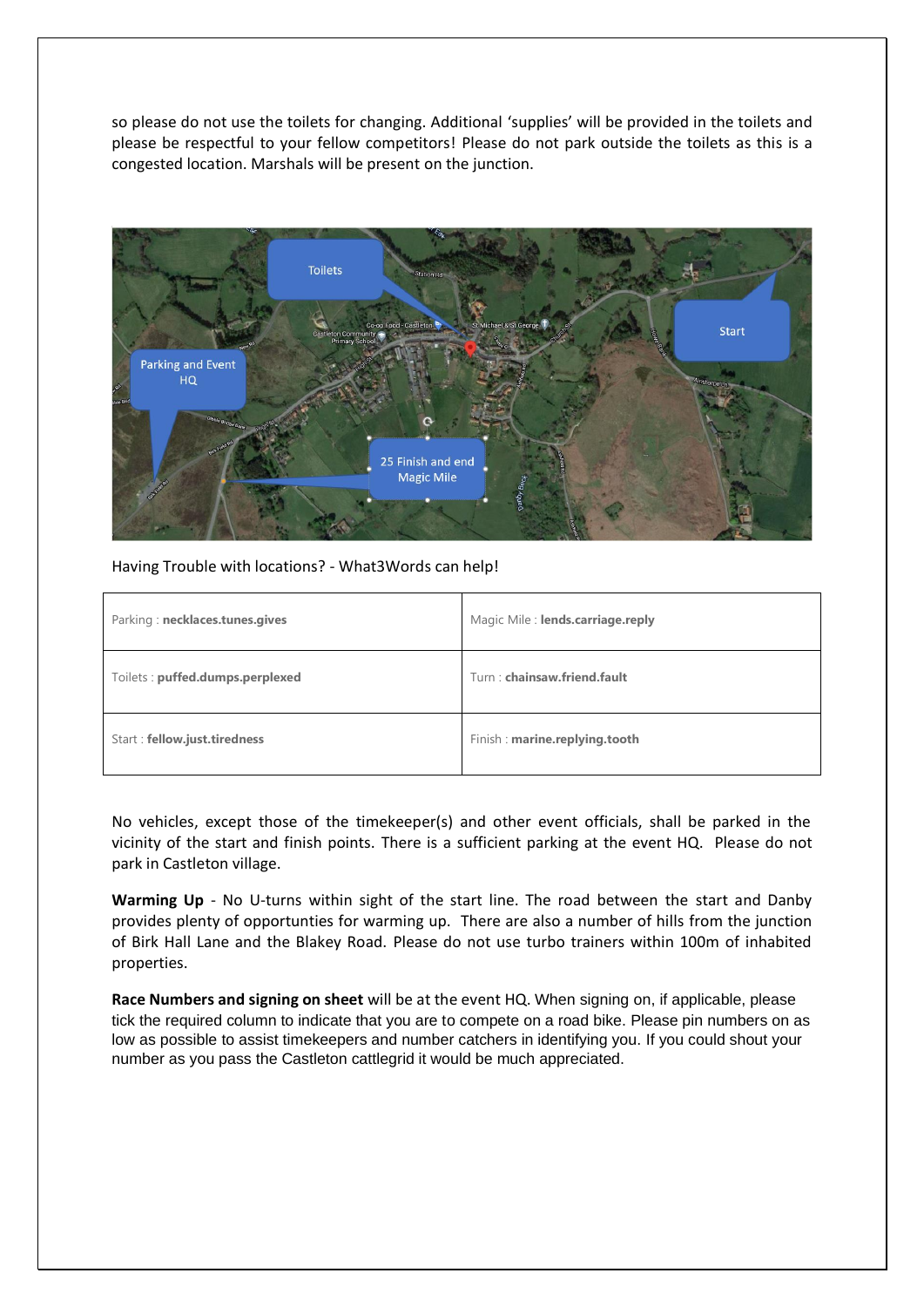## *Course details - 'Probably the most scenic time trial course in the UK'*

**Start** - Please note that the start of the course is about a mile downhill from the event HQ by proceeding through the village, past the toilets towards Danby. Please take care when descending through the village. The first rider starts at 9:07 am

Please don't join the queue at the start for any longer than 6 minutes before your start time and respect social distancing. The start marshal will be able to give you information as to current line-up and how long you have to go before your start.

There will be no pusher-off so all riders must start with one foot on the ground. Track stands and rolling starts are not permitted.

If you are riding in the road bike category the start marshal will check your machine.

You must have a working rear light to start in the event. Please don't forget this!

**T256** - Start on the Danby - Castleton road (not via Ainthorpe) at gateway approx 100 yards west of bridge over river Esk. Proceed through Castleton village (M), passing over cattle grid (1 mile) over Blakey Ridge to Hutton-le-Hole. Proceed to southern end of village, Turn right (M) with care and proceed through Hutton-le-Hole village on the western side of the beck on minor road (limited access to motor vehicles) to rejoin the Hutton-le-Hole to Castleton road (M) to return back over Blakey Ridge. Finish approx 50m north the cattle grid on the southern side of Castleton village at the road sign indicating 'right hand bend'.



#### **The Magic Mile**

From the start near the River Esk the road climbs through the village of Castleton and over the cattle grid. At the cattle grid is the end of the 'magic mile'. This is also opposite the finish of the 25. It is marked in orange on the course profile below.

This adds a bit of a twist to the event. The first mile of the 25 is effectively a timed hill climb!

Go as hard as you like on this section, there are prizes, there is glory, but remember you must complete the full 25 mile course to be eligible for the magic mile awards.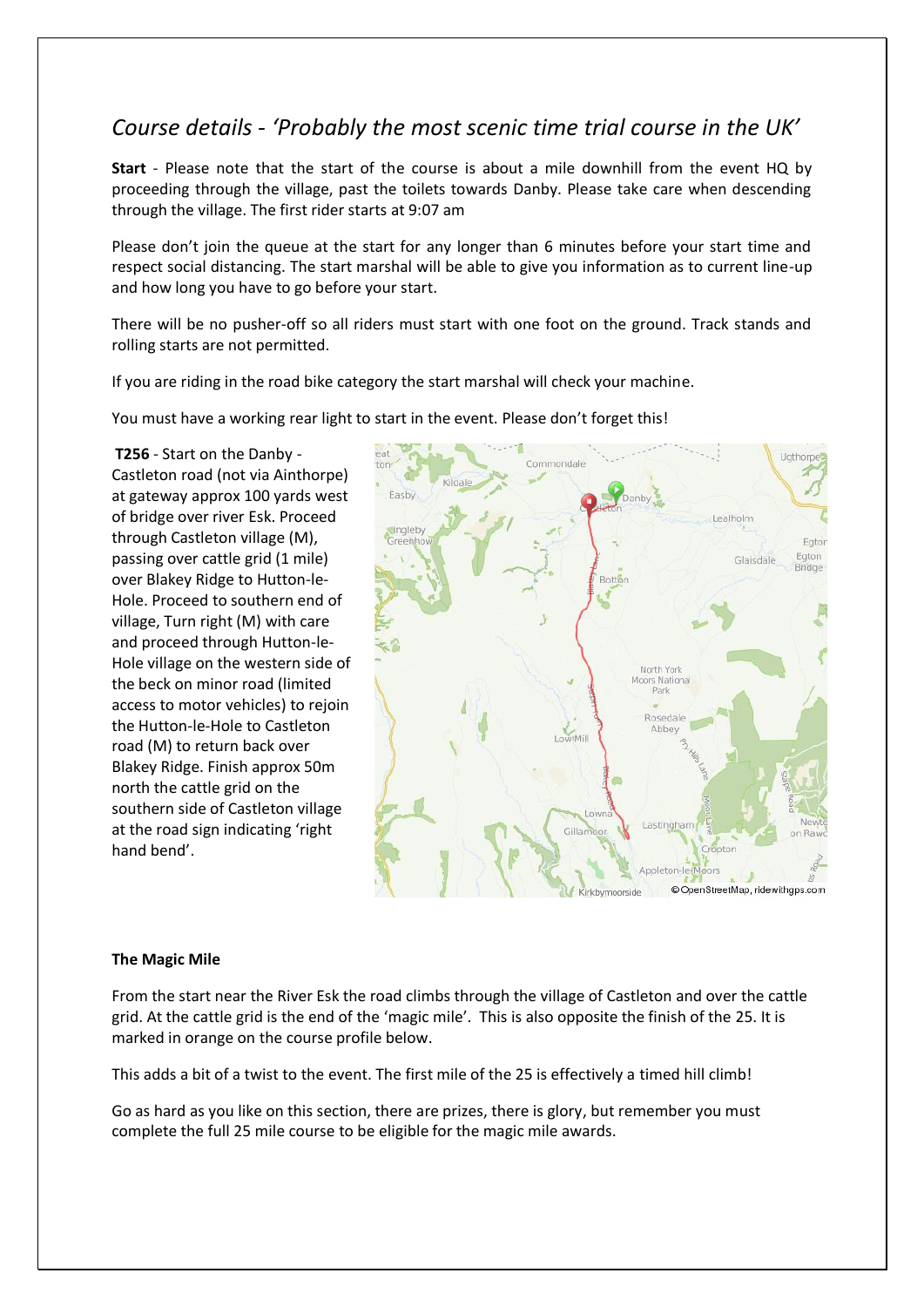

#### **Course Profile** (Total climbing = 2145 ft , Total Descent = 1858 ft )



**High Point -** Ralph's Cross is the highest point on the course at 1372 ft and according to legend, the cross was set up to mark the resting place of a monk from Farndale and a nun from Rosedale. They would often meet here and a romantic liaison of sorts occurred, but they were found out by their superiors and

came to a nasty end, possibly with their deaths. But the most common folk-tale tells us that a farmer called Ralph from Danby found the dead body of a traveller at this spot. He was so moved by this that he decided to erect a cross in memory of this poor unfortunate traveller, who had starved to death and was found to be penniless. Ralph had a hollow carved into the top of the cross so that more wealthy travellers, those on horseback, might place a few coins for the benefit of any less fortunate travellers, or as a thanksgiving for having reached this point on their journey. The poor traveller was able to take a coin, if he/she could reach the hollow, and buy a hot meal at the nearest inn. Ralph then vowed that such a terrible thing would never ever happen again, and it seems to have worked, thanks to him.

## *Don't forget to look around. You can see four different 'dales'!*

On the way to the turn on the right as you approach Ralphs cross you have Westerdale and on the left and Danby Dale with the 'Botton Up' climb joining the ridge from deep below in the valley. Once you pass Ralphs cross you can see Rosedale to the left which is home of the infamous 1 in 3 'Chimney Bank'. Continuing on, past the Lion Inn, on the right is the steep drop down Blakey Bank into Farndale. These climbs are all a bit tougher than those on the course so it is best to keep on a straight track down to the turn. On the way back the views have changed yet again. Enjoy!

## *What happens when the race is finished?*

**Return your number** - Please return your race number to the box at the event HQ.

**Results and Prize Presentation** – Due to COVID restrictions there will not be a prize presentation following the event but results will be made available through the event FB page and via email to participants.

<https://www.facebook.com/ridgerace>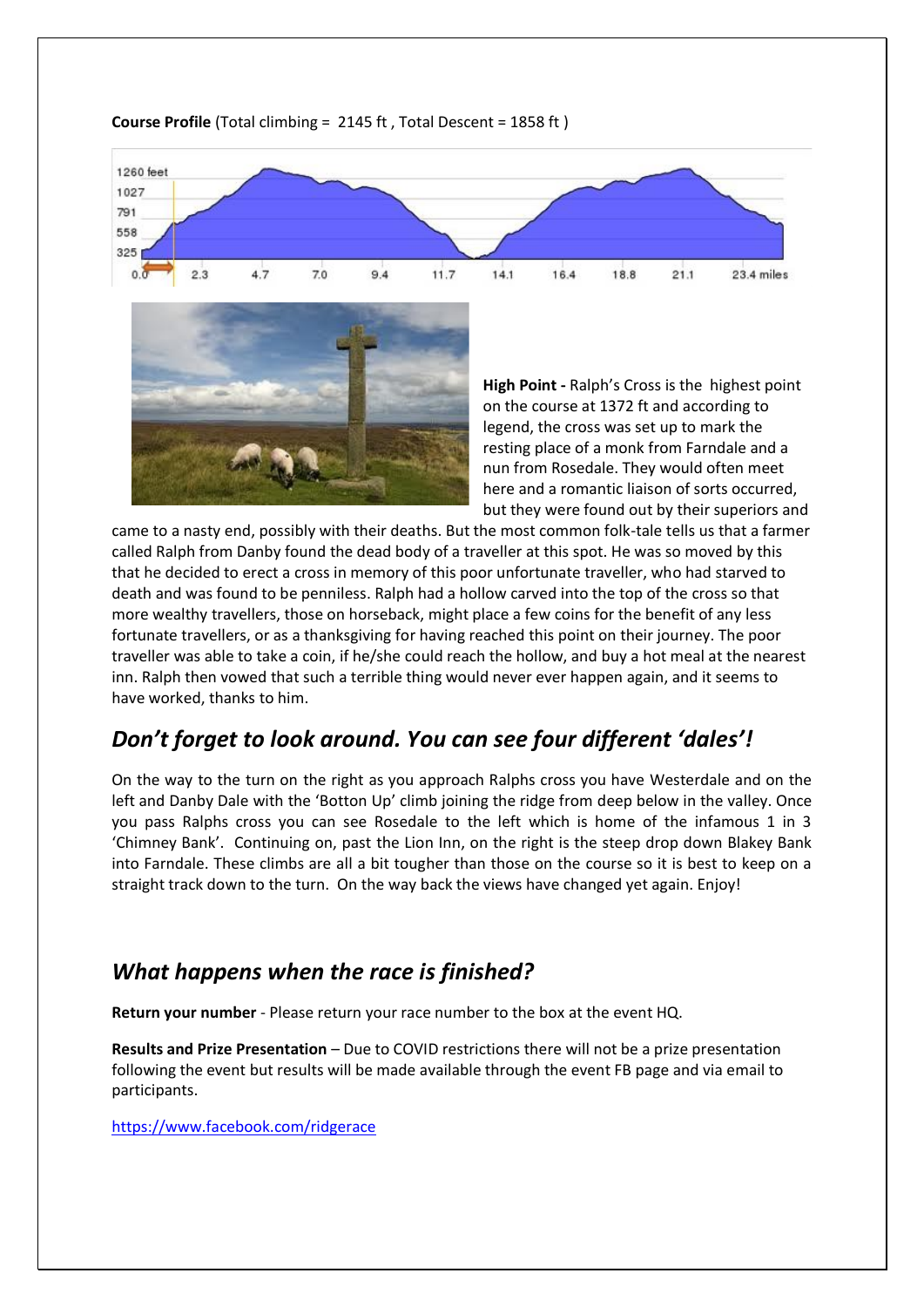Given current restrictions we can cater for 'takeaway style' refreshments so if you would like a warm drink at the finish then please bring a reusable cup with you and we will do our best to fill it and supply you with homemade cake.

If there are any queries with times etc please let us know before end of day Tuesday  $27<sup>th</sup>$  April when full results will be posted on the CTT website.

Prizes will be posted to participants or if nominated (please let the organiser know) prizes can be donated to the nominated local charity which the Cleveland Wheelers support. Recent ones include Great North Air Ambulance, Stockton MIND, Bowel Cancer UK.

## *Attention!!*

**Parked Cars** - Please take care when passing stationary / parked cars in the villages of Castleton and Hutton-le-Hole.

**Speed Limits** - In the two villages which you pass through there are speed limits. These limits should not be an issue for the first mile through Castleton but when approaching the turn in Hutton-le-Hole please be aware of this and be particularly conscious of other road users. Just after the finish, when descending through Castleton you will still be carrying quite some speed from the final few miles of downhill, and will be quite tired. The Magic Mile is NOT being timed the other way around so after



the finish please slow down and navigate through the village with caution!

**Sheep –** Cute as they are, these beasts should be treated with utmost respect when travelling by bicycle over the moorland roads. They have a blatant disregard for theirs, and your safety and see no reason not to amble over a road in front of a moving vehicle. Especially quick movements can be the result of mother and baby trying to get quickly reunited. There may even be some sheep roaming in the villages below the level of the cattle grids.

**Road Surface** - It is generally in good condition for a

moorland B-road but there are a few holes and gravel in places. Please also look to the road ahead for as well as glancing around at the beautiful scenery along the ridge.

**Tight Bend at Turn** - There is a tight right turn at the southern end of the Hutton-le-Hole. It would be a real test for the pros to get around without braking so please treat it with respect. Please be aware of your speed on the approach and do not take any risks here to save a couple of seconds. This turn is signposted and marshals will be present.

**Restricted Access Road** - Please note that the lane up the western side of the beck in Hutton-le-Hole is a restricted access road for motor vehicles for local access only. Any following vehicles should not drive around this road but should find a suitable turnaround spot elsewhere in the village. The lane is two way traffic and is quite narrow in places. Please take care. Generally, the local community are used to very light traffic and may not be expecting to encounter cyclists at speed on this particular road.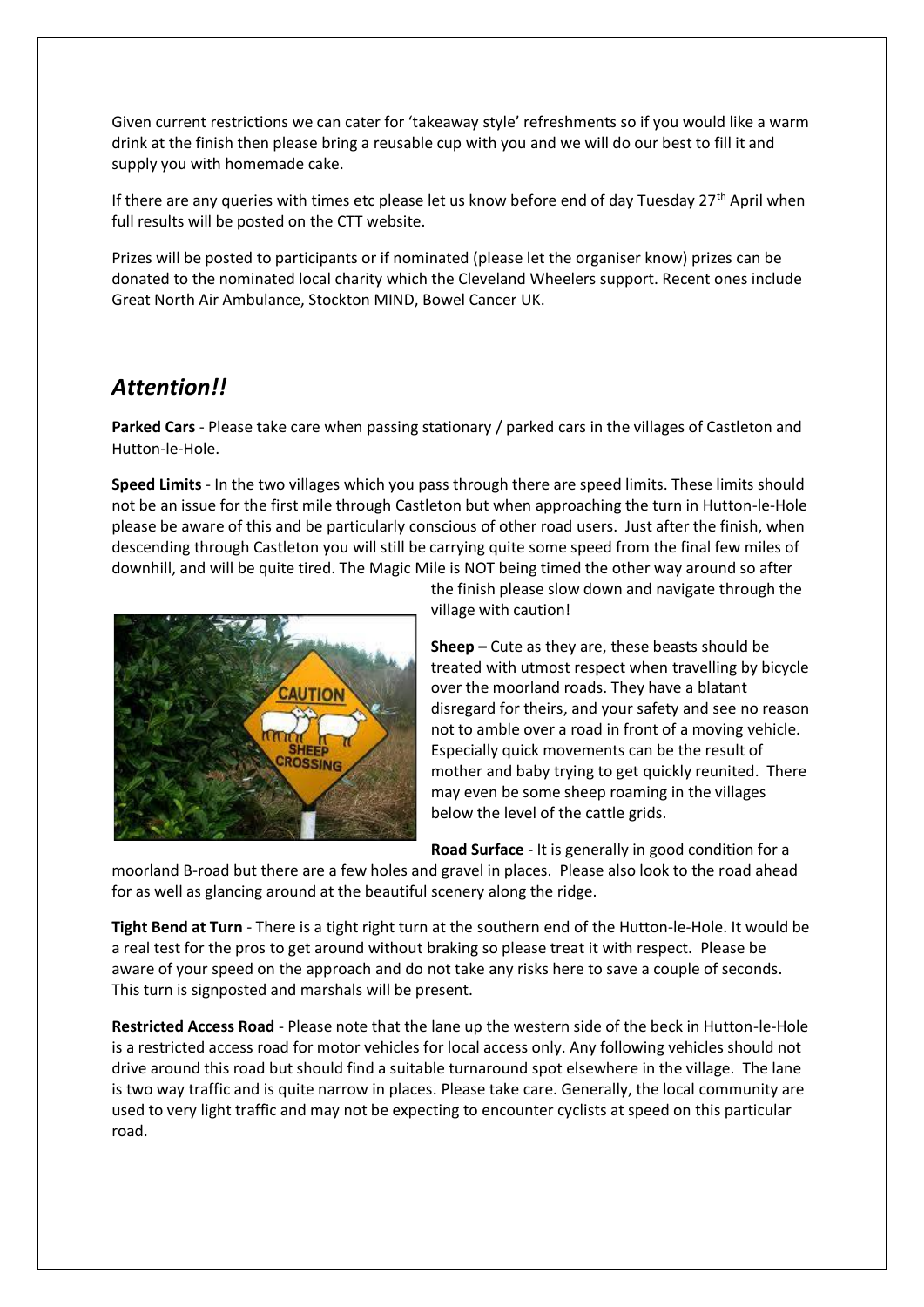**Cattle Grids –** There are 2 cattle grids on the course which will each be crossed twice. These can be slippery especially if the road is wet therefore please try to cross them in a seated position.

**Foul weather** - Due to the exposed nature and altitude the weather can change quite rapidly on Blakey Ridge. In the event of weather leading to low visibility the event may be cancelled or postponed.

**Helmets** - In the interest of your own safety, CYCLING TIMETRIALS, and the Event Promoters strongly advise you to wear a HARD SHELL HELMET that meets an internationally accepted safety standard. In Accordance with Regulation 15 ALL Junior and Juvenile competitors must wear Protective Hard Shell Helmets

**Rear Lighting** - A working rear light, either flashing or constant, is fitted to the machine in a position visible to following road users and is active while the machine is in use.

**Social Distancing** - You must follow government social distancing rules at all times. Please do not congregate in large groups before or after the event (or groups of any size during the race!)

With all this being said, this is a very fast course (in places). The aim to keep everybody safe, have a fine day out in the countryside and a fun event.

### *Course Records*

**Solo Male** 1:01:46 Jonathan Wears 31-Jul-16 | Cleveland Wheelers CC (Hilly)

**Solo Female** 1:12:01 Anna Turvey 28-Apr-19 | Cleveland Wheelers CC (Hilly)

**Solo Male (Junior)** 1:16:50 Euan Sanderson 28-Apr-19 | Cleveland Wheelers CC (Hilly)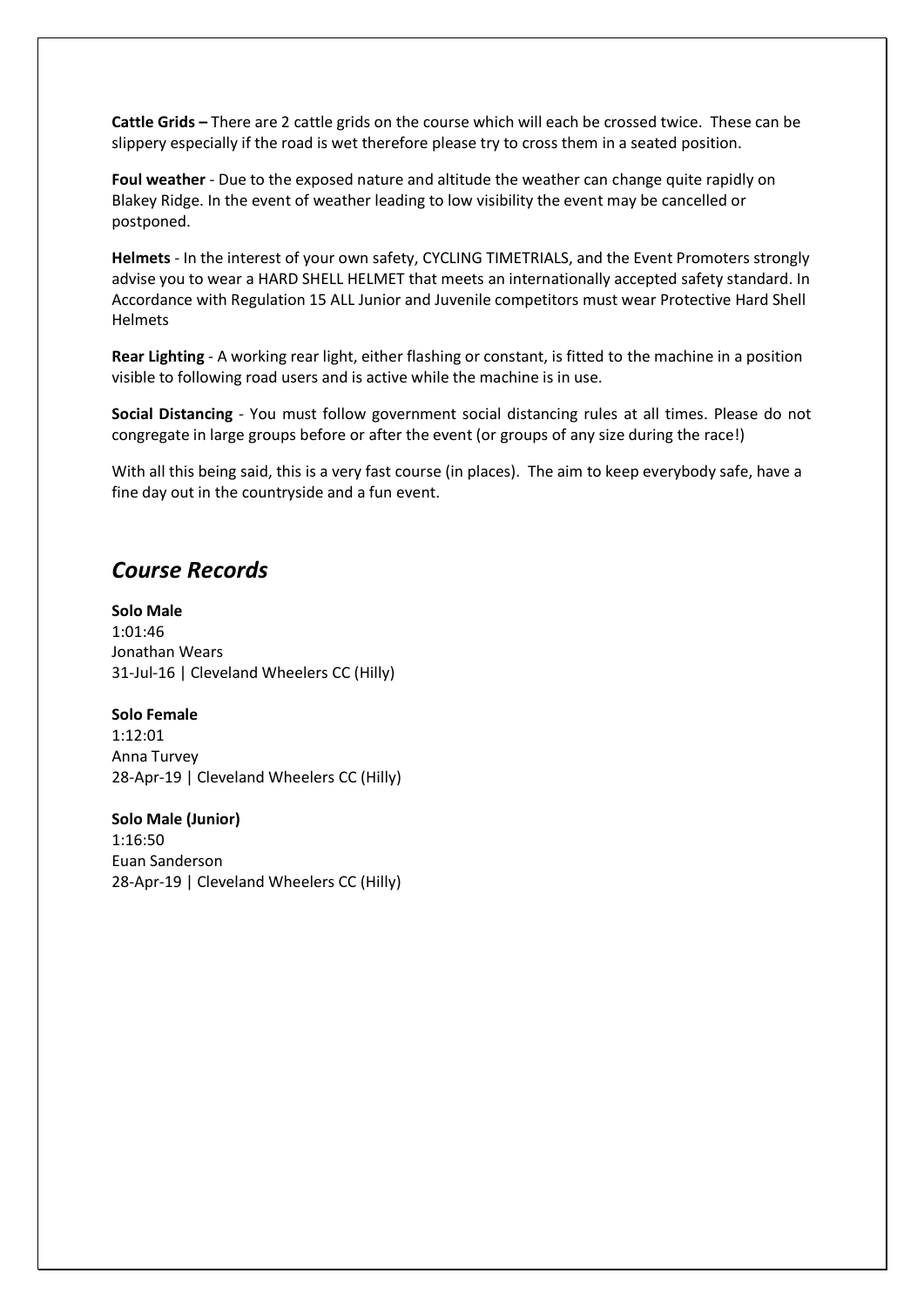### *Prizes*

There are essentially four events in one and prizes will be awarded in the village hall after the event.

**1. Overall Fastest Rider** awards will be given to riders who clock the fastest overall times for the full 25 miles course.

| <b>TT Bike</b><br>1 <sup>st</sup> |    | <b>Male</b><br>30 | Female<br>30 |
|-----------------------------------|----|-------------------|--------------|
| 2 <sup>nd</sup>                   |    | 20                | 20           |
| 3 <sup>rd</sup>                   |    | 10                | 10           |
| <b>Road Bike</b>                  |    | <b>Male</b>       | Female       |
| 1 <sup>st</sup>                   |    | 30                | 30           |
| 2 <sup>nd</sup>                   |    | 20                | 20           |
| 3 <sup>rd</sup>                   |    | 10                | 10           |
| Vet 40-49                         | 20 |                   |              |
| Vet 50+                           | 20 |                   |              |
| Junior                            | 20 |                   |              |
| Juvenile                          | 20 |                   |              |

**2. Magic Mile.** From the event start to the cattle grid above Castleton village is exactly one mile. The intermediate split for this first magic mile will be recorded and prizes awarded accordingly. To be eligible to qualify for a time on this part of the course riders must complete the full course. Busting a gut and posting a cracking time for a mile and then being back at HQ supping tea and cake before the others have finished is just not cricket! Riders must get round the full 25 miles and register a finish time to be eligible for the magic mile competition.

| <b>Magic Mile</b> |    | <b>Male</b> | Female |
|-------------------|----|-------------|--------|
| 1 <sup>st</sup>   |    | 30          | 30     |
| 2 <sup>nd</sup>   |    | 20          | 20     |
| Junior            | 10 |             |        |
| Juvenile          | 10 |             |        |

**3. Ridge Race Trophy** will be awarded to the rider with the lowest number of points accumulated from the relative positions in the respective magic mile and the split for the final 24 miles. In the event of equal number of points then the rider with fastest overall time will be declared the winner. The winner will retain the trophy for a period of one year.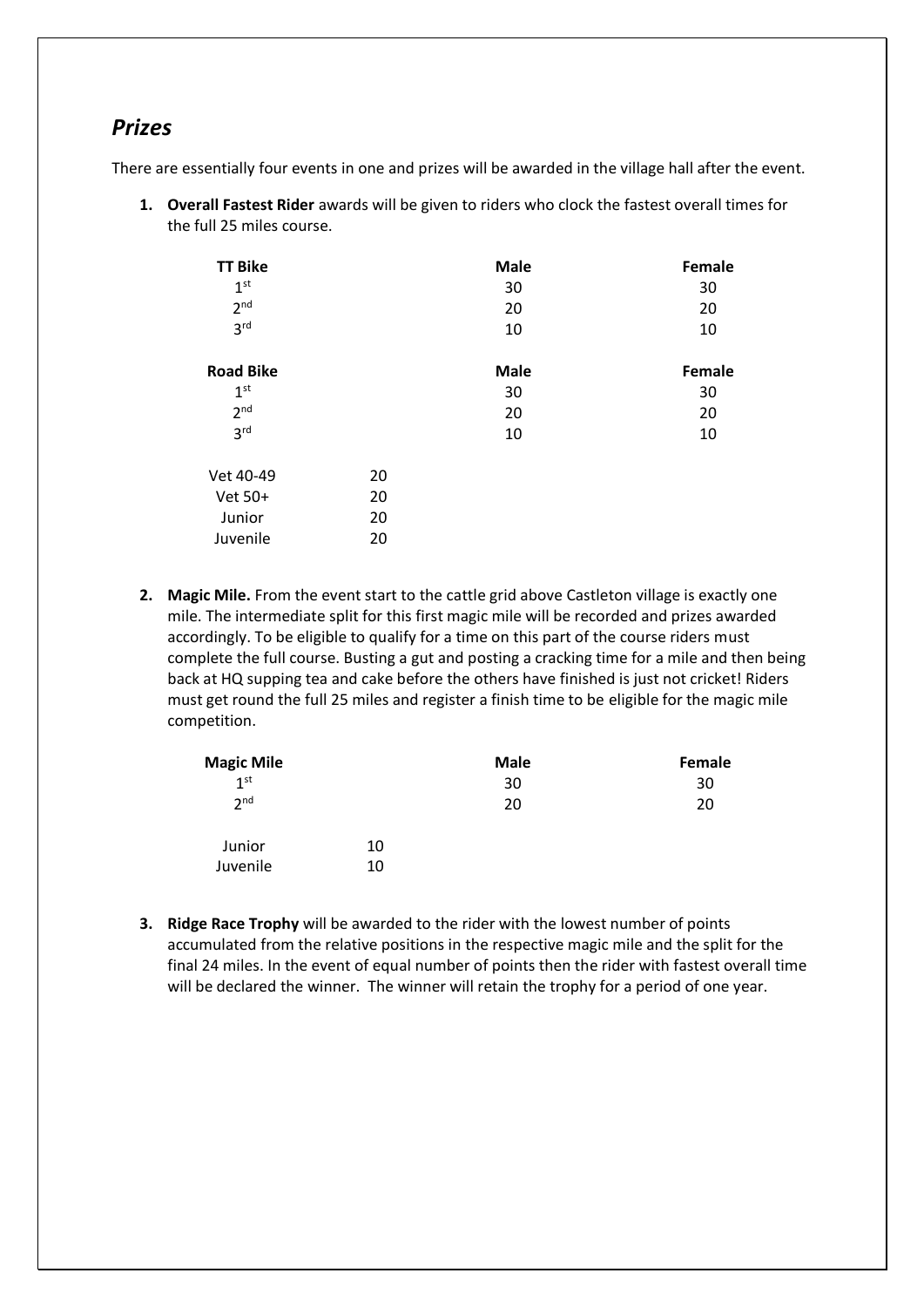## *Road Bike Definition*

The Rider:

- 1. No time trial style pointy helmets (including Kask Bambino), or helmets with built in visors are to be worn.
- 2. Use of skinsuits is permitted
- 3. No riding with elbows or forearms on the handlebars. If witnessed, the competitor will be disqualified.

The Machine:

- 1. The frame should be constructed in the traditional pattern, i.e. built around a main triangle. Multi geared bikes as well as fixed wheel machines are permitted.
- 2. No time trial style or triathlon forward extension bars with or without elbow pads will be present.
- 3. Wheels should be of a spoked construction, with a minimum of 12 spokes and a maximum depth of 65mm.

Please bring with you:

- A pen for signing on.
- A working rear light.
- A cup if you'd like a hot drink after the event.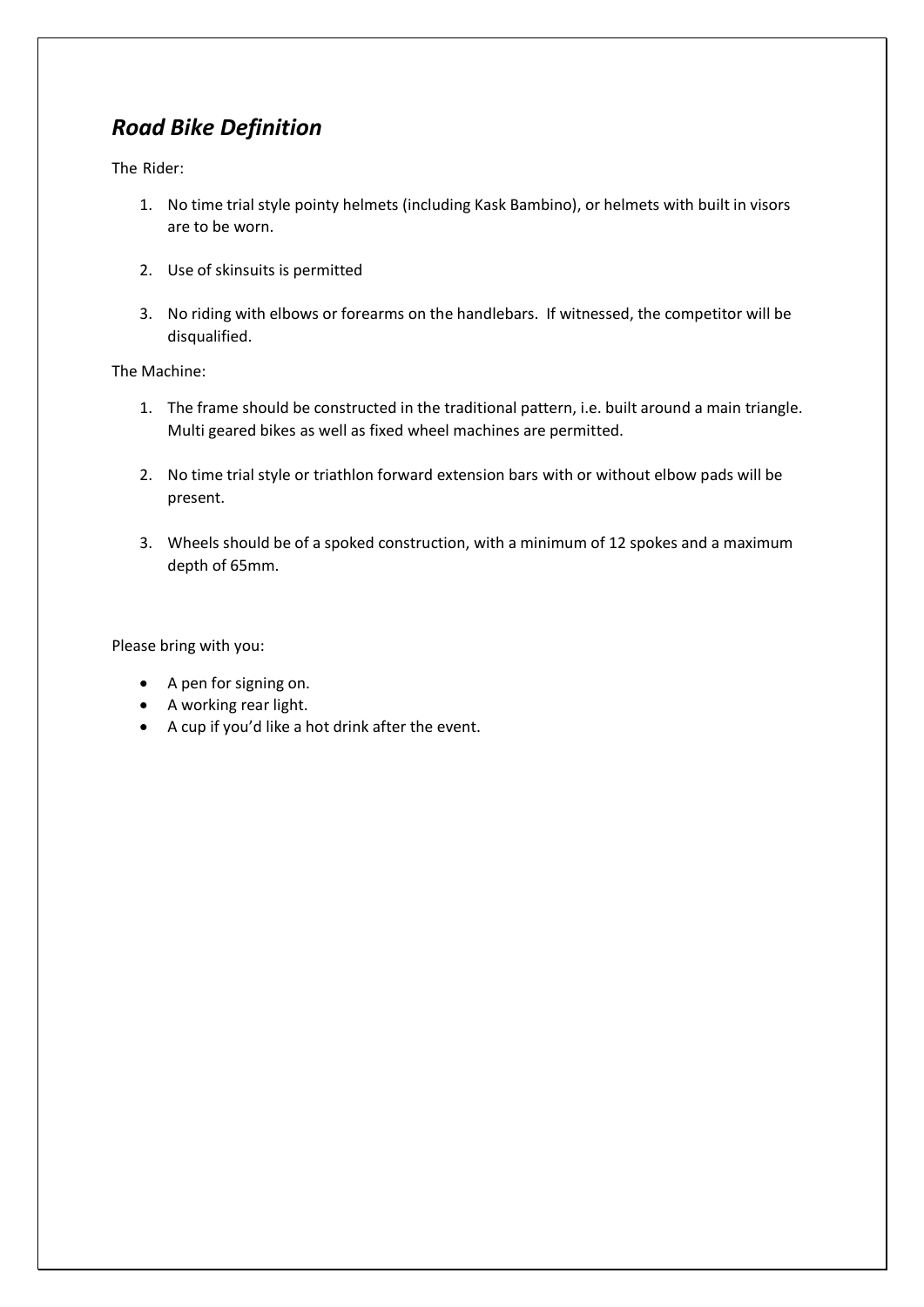## *Riders and Start Times*

| <b>Num</b> | <b>Start</b> | <b>Name</b>             | Club                                | Gender | Age |
|------------|--------------|-------------------------|-------------------------------------|--------|-----|
| 7          | 09:07        | Kate Sanderson          | <b>Cleveland Wheelers CC</b>        | Female | 53  |
| 8          | 09:08        | Zara Noble              | Whitby Whs                          | Female | 29  |
| 9          | 09:09        | <b>Emma Matthews</b>    | Sowerby Sunday Club                 | Female | 23  |
| 10         | 09:10        | Lauren Watson           | Team Boompods                       | Female | 26  |
| 11         | 09:11        | Megan Anderson          | York Cycleworks                     | Female | 28  |
| 12         | 09:12        | Hannah Farran           | <b>Team Boompods</b>                | Female | 27  |
| 13         | 09:13        | Sarah Cramoysan         | Richmond CC                         | Female | 52  |
| 14         | 09:14        | Nicola Kent             | Whitby Whs                          | Female | 50  |
| 15         | 09:15        | Ellen McDermott         | <b>Team Boompods</b>                | Female | 32  |
| 16         | 09:16        | Louise Hamilton         | The Bike Rack CC                    | Female | 50  |
| 17         | 09:17        | Juliet May              | Velo Club Venta                     | Female | 27  |
| 18         | 09:18        | Jan Scotchford          | North Lancashire Road Club          | Female | 54  |
| 19         | 09:19        | Abi Smith               | <b>Team Breeze</b>                  | Female | 19  |
| 20         | 09:20        | Steven Parsonage        | Richardsons-Trek RT                 | Male   | 25  |
| 21         | 09:21        | Adam Pinder             | PM Racing UK                        | Male   | 22  |
| 22         | 09:22        | Shaun O'Shea            | <b>Cleveland Wheelers CC</b>        | Male   | 47  |
| 23         | 09:23        | <b>Richard King</b>     | MTS Cycle Sport                     | Male   | 43  |
| 24         | 09:24        | Lewis Buckworth         | Fietsen Tempo                       | Male   | 17  |
| 25         | 09:25        | Paul Felce              | Velo Culture                        | Male   | 49  |
| 26         | 09:26        | James Meadows           | <b>Cleveland Wheelers CC</b>        | Male   | 32  |
| 27         | 09:27        | Peter Greenan           | Ferryhill Whs                       | Male   | 53  |
| 28         | 09:28        | Adam Brooks             | Manilla Cycling                     | Male   | 36  |
| 29         | 09:29        | Philip Harvey           | <b>Cleveland Wheelers CC</b>        | Male   | 40  |
| 30         | 09:30        | <b>Ross Turner</b>      | Fietsen Tempo                       | Male   | 20  |
| 31         | 09:31        | Paul Fountain           | Hartlepool CC                       | Male   | 57  |
| 32         | 09:32        | Danny Short             | <b>Vector Racing</b>                | Male   | 34  |
| 33         | 09:33        | <b>Mark Summerson</b>   | <b>Ilkley CC</b>                    | Male   | 48  |
| 34         | 09:34        | Shaun Lawson            | Clifton CC York                     | Male   | 31  |
| 35         | 09:35        | <b>Richard Lilleker</b> | <b>Cleveland Wheelers CC</b>        | Male   | 33  |
| 36         | 09:36        | Danny Hedley            | Royal Air Force Cycling Association | Male   | 22  |
| 37         | 09:37        | Ian Anderson            | <b>York Cycleworks</b>              | Male   | 50  |
| 38         | 09:38        | Mike Jefferies          | <b>Cleveland Wheelers CC</b>        | Male   | 38  |
| 39         | 09:39        | David Kent              | Whitby Whs                          | Male   | 51  |
| 40         | 09:40        | William Brown           | Ribble Weldtite Pro Cycling         | Male   | 28  |
| 41         | 09:41        | Sam Leng                | <b>AIMS Cycling</b>                 | Male   | 30  |
| 42         | 09:42        | Chris Lawrence          | <b>Cleveland Wheelers CC</b>        | Male   | 38  |
| 43         | 09:43        | Andy Cunningham         | <b>Ilkley CC</b>                    | Male   | 32  |
| 44         | 09:44        | Leo Scrimshaw           | Whitby Whs                          | Male   | 16  |
| 45         | 09:45        | Paul Dawson             | VTTA (North)                        | Male   | 60  |
| 46         | 09:46        | John Quimby             | Coalville Whs                       | Male   | 70  |
| 47         | 09:47        | Dougan Collins          | MTS Cycle Sport                     | Male   | 55  |
| 48         | 09:48        | John Main               | Cleveland Wheelers CC               | Male   | 64  |
| 49         | 09:49        | Simon Robinson          | Fietsen Tempo                       | Male   | 33  |
| 50         | 09:50        | Rob Carter              | <b>Cleveland Wheelers CC</b>        | Male   | 46  |
| 51         | 09:51        | Robert Noble            | Cycleways                           | Male   | 44  |